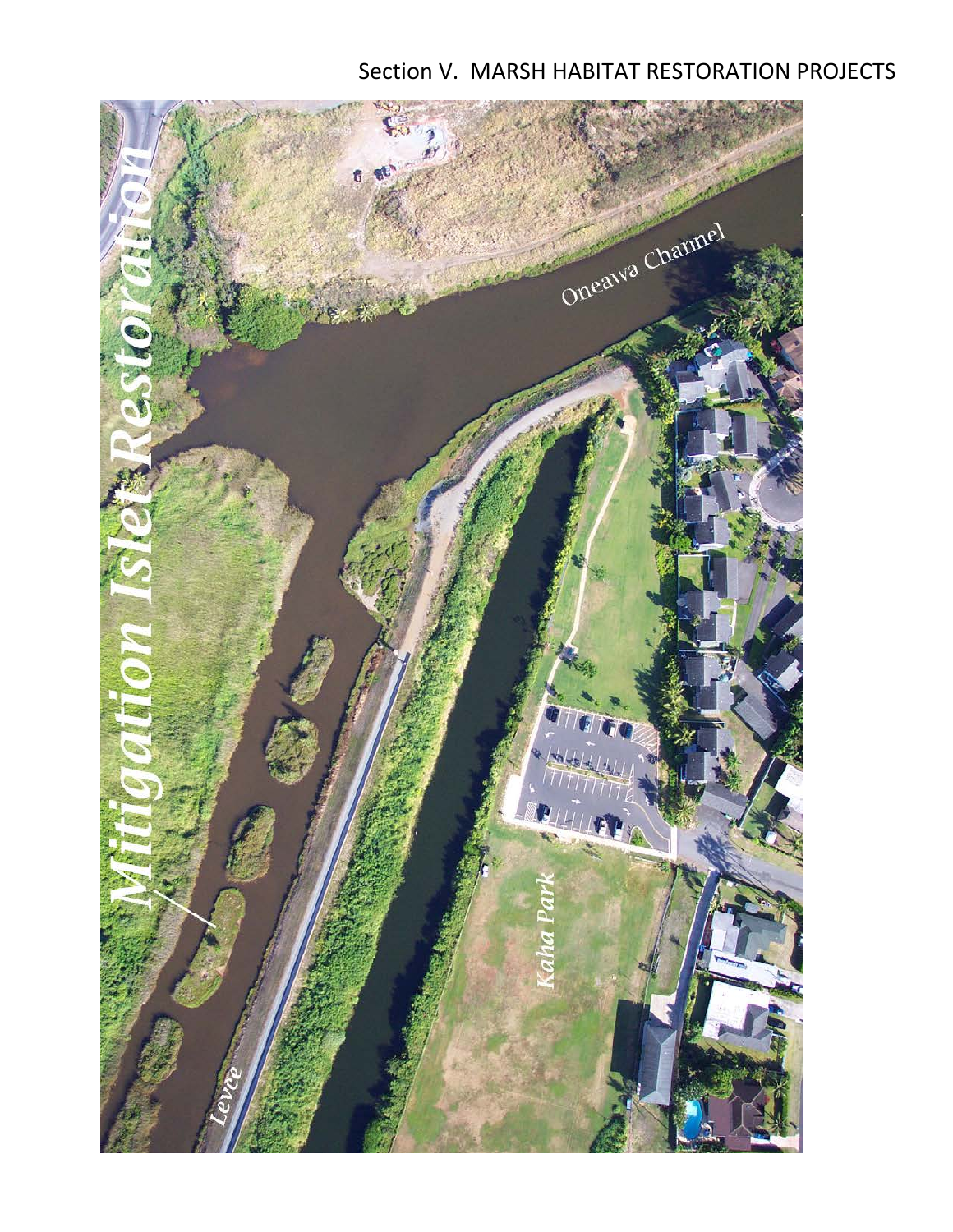# Section V. MARSH HABITAT RESTORATION PROJECTS

### INTRODUCTION

This section of the report presents accomplishments and problems encountered during our wetland habitat restoration efforts. Two very different areas were included in the wetland restoration: 1) an area of basically "floating" vegetation mat off of Na Pohaku; and 2) a coral/mud debris islet near the levee at Kaha Park (see map at Figure II-1). A majority of the work done at both locations has been accomplished by volunteers, especially student volunteer groups. However, the grants have also been used to hire part-time student labor to maintain forward progress, to purchase tools, and to purchase native plants for vegetating the sites.

#### NA POHAKU O HAUWAHINE

Kawai Nui Marsh is known for its legendary Hawaiian goddess and guardian spirit, the *akua mo`o* Hauwahine. The *akua mo`o* protected the health of the people and assured that they would have enough fish for their welfare if the marsh and fishponds were properly maintained. The *mo`o* was often described as a giant lizard or even dragon-like. It could also take human form: that of a beautiful woman. Hauwahine usually had a female companion and they could be seen at times sunning themselves on the stream banks. Kamakau relates that if they were given *awa*, they would change back into their lizard form and move from side to side like the hull of a canoe through the bulrushes of the marsh. The *uki* grass and rushes would change to a yellowish color indicating their presence in Kawai Nui.

Only a relatively narrow shelf of soil and stone debris eroded from the slopes above separates the edge of the marsh from the base of the rocks at Na Pohaku o Hauwahine. However, with the exception of a very small pool that forms partly beneath a tumble of boulders in rainy months, in 1995 it was not immediately obvious that this is a wetland at all. A dense stand of California grass, *neke* or swamp cyclosorus (fern), and cattail formed a seemingly impenetrable wall of green more than head high. To one side, a large monkeypod shades a small part of the marsh, and to the other, *hau* trees line the "shore." Other than water-loving (aquatic) plants, the fact that here at the base of the massive basalt boulders is Hawai`i's largest wetland was evident only upon venturing out into the dense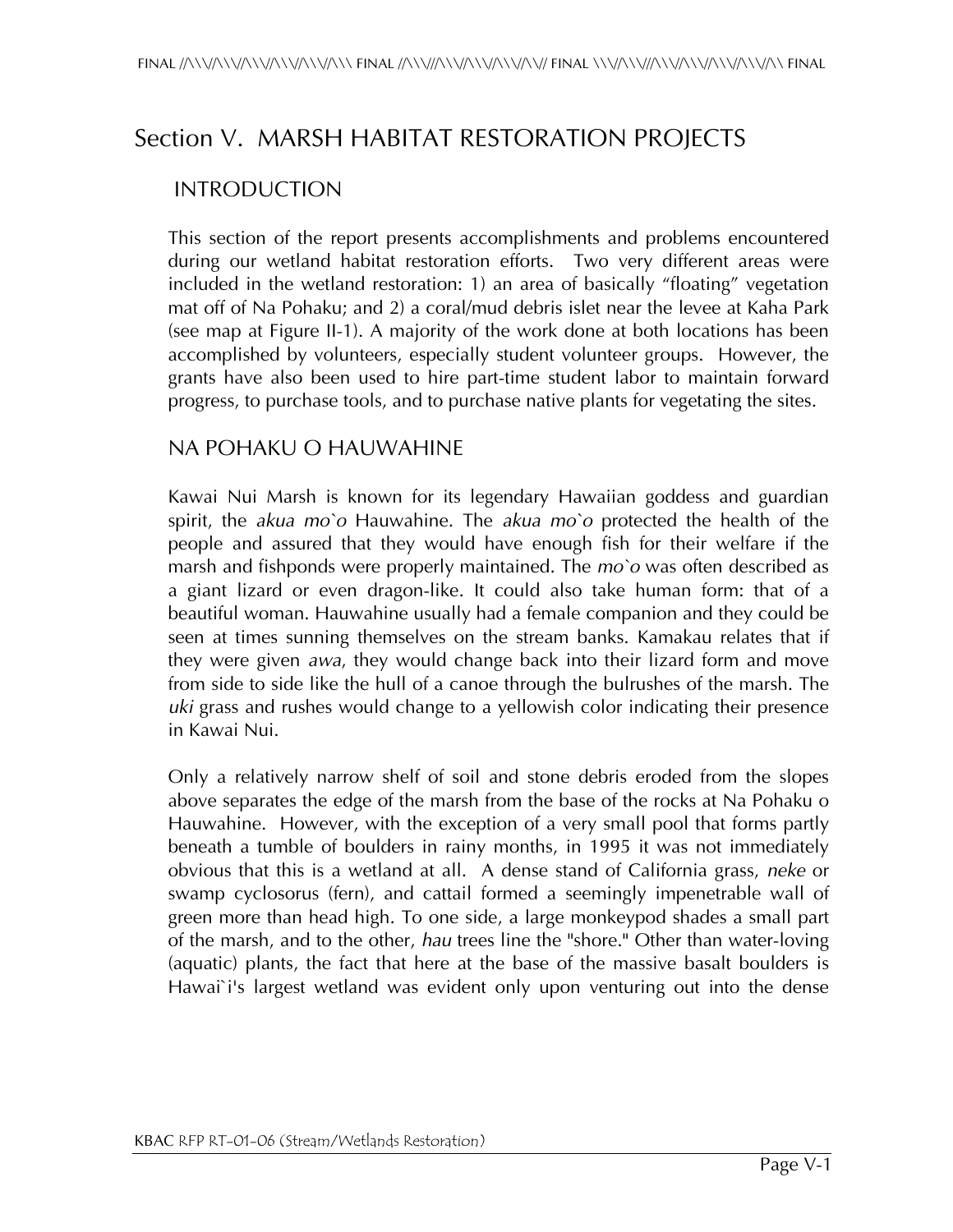growth of grass, fern, and cattail, and then only by the give of the vegetation mat floating on water. $^{23}$ 

Although almost no surface water expression was evident immediately off the rocks, it was clear that open water could be "created" here by removing the vegetation and then digging down through the exposed soil and peat. Creating small pits of water in this manner could be expanded to ponds, and the potential appeared to exist to replant with native wetland species and attract aquatic fauna, potentially species of waterbirds like the endangered alae `ula (Hawaiian galanule) to an area with no potential for aquatic fauna, and limited habitat for native vegetation.

DIGGING WITHIN THE MARSH — Consequently, restoration of native wetland habitat became a part of the greater effort to restore upland habitat on the 12-acre parcel encompassing and surrounding the rocks at Na Pohaku o Hauwahine. This restoration effort began without any clear plan about what could be accomplished and no real knowledge of either feasibility or process. Instead, a learning effort accompanied the progress of numerous volunteer groups as the "work" advanced.

The first problem to be considered in the effort was the difficulty of providing anything but laborers with hand tools to the site. Although some parts of Kawai Nui are accessible to heavy equipment and clearing of vegetation and surface mat along the margins of the wetland could proceed relatively quickly in these areas, this option does not exist at Na Pohaku where the rock formations made construction of a roadway impractical. Methods of creating and maintaining open water would be limited by this restriction.

As the work progressed in fits and starts, partly owing to the availability of volunteers and partly due to the tendency of newly created pools to revert back to vegetation covered mud flats, it became clear that success would depend upon having access to better and more numerous tools<sup>24</sup> and gaining an understanding of the natural processes at work in the marsh. Acquiring the latter knowledge had potential for contributing to other long-term or wide-spread restoration efforts contemplated for the wetland. Therefore, these activities sought, and were provided, funds under grants from KBAC and NAWCA.

KBAC RFP RT-01-06 (Stream/Wetlands Restoration)

 $\overline{a}$  $^{23}$  In the 1960's and 70's the area was informally called "Kriddler's Rock" for the ornithologist Eugene Kriddler who used the area to observe waterbirds on a small pond located not far off the shore (see<br>1967 topographic map), now obscured by cattails.

And volunteer workers! Early methods with spades entailed such intimate contact with the wet peats and muds, that many whose efforts were commendable at the time, none-the-less were disinterested in returning to work in such an environment given the amount of marsh taken home on person and clothing.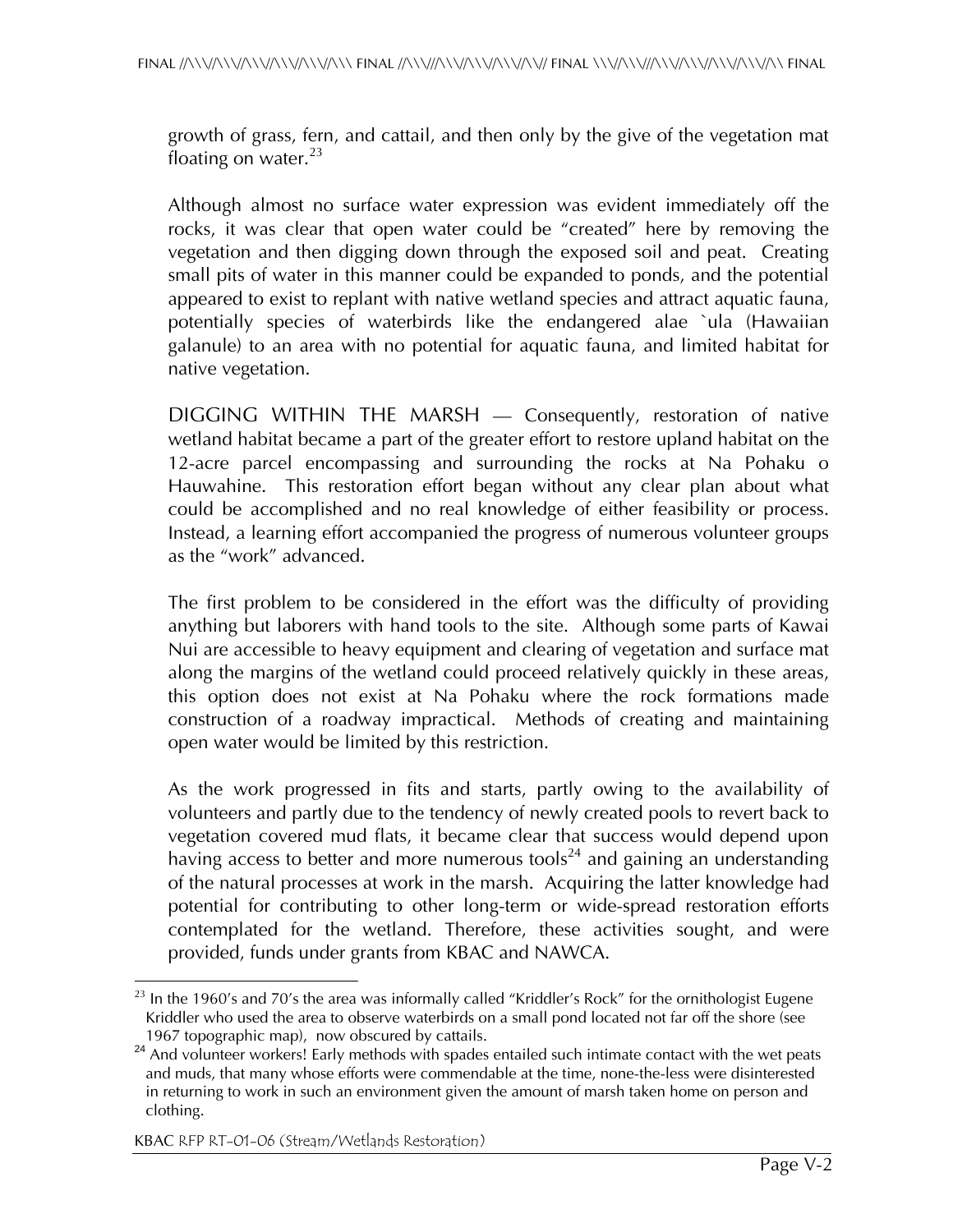In time, expansion of the small opens ponds first created, took on a plan, as did the subsequent spread of native plants (see Section IV) and colonization by animals from other parts of the marsh.

An early problem to be overcome was disposal of the quantity of peat and muck removed as each pond was expanded. The need to access different areas during construction and the desire to have a trail system for teaching purposes led directly to the use of the excavated material to build up the thickness of the peat mat in narrow areas elected to become trails. However, this use of the material actually followed from concerns that the layers beneath the floating mat included one of mud slurry and prevention of this slurry from moving back by gravity into completed ponds was considered necessary to prevent reversion back to vegetated mud flat (see below).

Steady progress was made by digging out an area using shovels and muck rakes, piling the material close to the digging point where it would be allowed to dry for approximately one week. A pile was then moved by wheel-barrow to places where the edges of the ponds or the trails were being established. Although fresh dug or wet material could be moved immediately away from the digging site, its greater density meant more work and deposition wet on the trail system made the area impassible until a week or two of drying. This approach (and especially the introduction of muck rakes and boards for standing on) permitted most digging to occur without entering the water and was more acceptable by volunteer laborers. It did require that for large groups a number of locations needed to be under construction at once. Also, wet piles accumulating within the digging area made these areas difficult to work after a time (or until the piles dried).

Because the access trail system was made of the peat dug out from the area, these trails were prone to becoming unstable if, during the wet season, water level overtopped them. Although the trails were made of the same material as the floating vegetation mat, rocks and small pieces of concrete were added in some areas to "sink" the material (and then more material added on top) to create a barrier against mud slurry from entering the completed ponds. Nonetheless, a lack of lateral stability during high water made traversing especially narrow barriers difficult to impossible, and this slowed progress on expanding the ponds during all the high water months.

REVERSION PROCESSES — Reversion is our term for the process by which a completed pond or open-water areas naturally revert back to a vegetation covered area. This process is of obvious concern because reversion erases the effort to create an open-water habitat in the first place; and having an understanding of it is important not just for the restoration at Na Pohaku, but because the same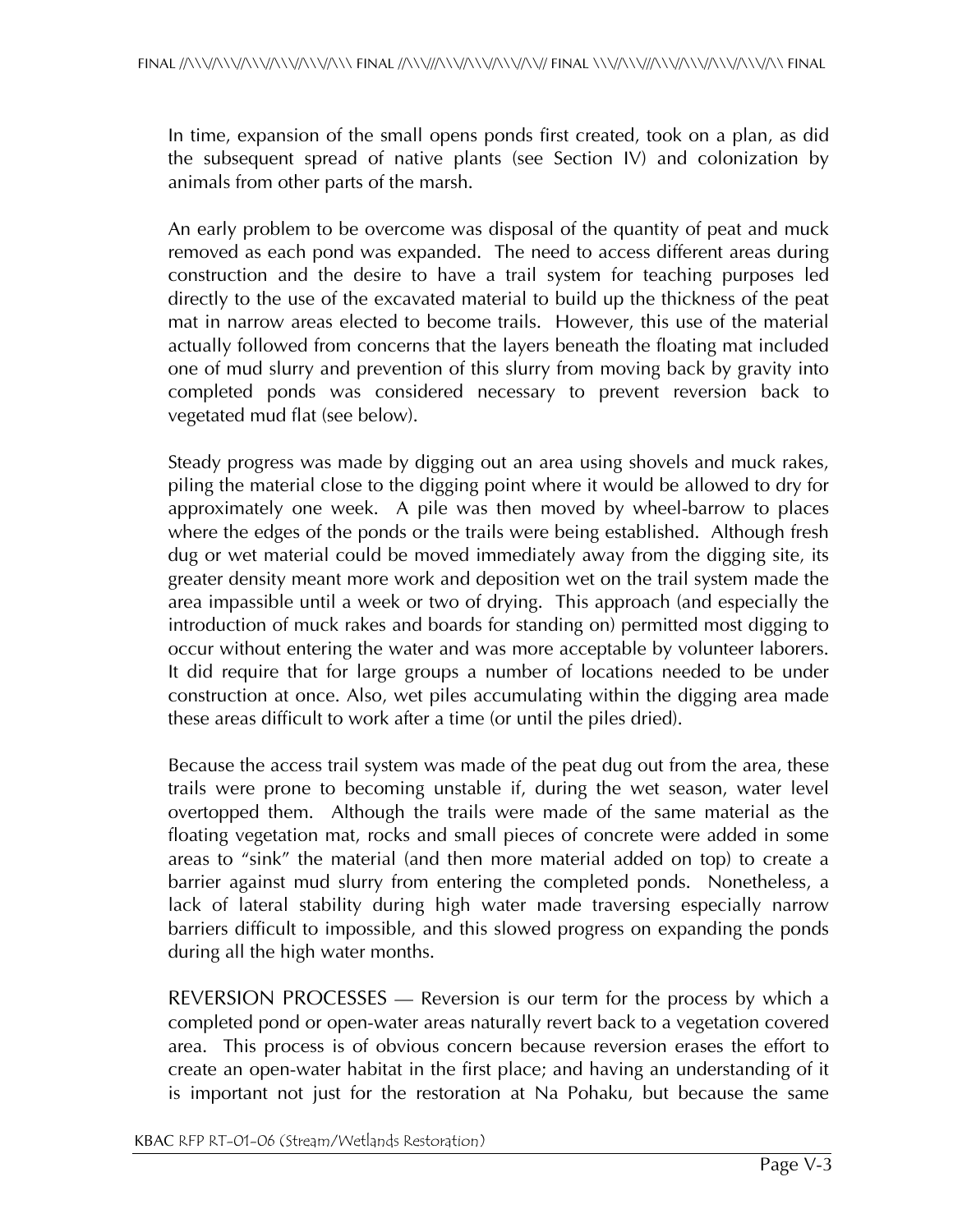processes are likely to be working within the marsh wherever open water now exists or existed in the past.

The most straight-forward reversion is one of occupation by floating plants. A number of species can participate in this process (from smallest to largest): duckweeds (*Lemna* sp.), azolla fern (*Azolla* sp.), giant salvinia (*Salvinia molesta*), water lettuce (*Pistia stratiotes*), and water hyacinth (*Eichhornia crassipes*). These plants obscure the open water habitat by proliferation across the surface. Although all of these species can grow and flourish on wet mud, they are more typically found established over still water of any depth, and are adapted to floating on the surface, roots down in the water, spreading by rapid vegetative growth. Growth is enhanced if the water is shallow enough to allow the roots access to the bottom mud.

The result is a near complete cover of plants, but not a physical loss of the water body. Use of the habitat by some water birds (notably `alae ula) is generally possible, and possibly even preferred in the case of water hyacinth, since these birds are adapted to walking over the larger plants and feeding on insects found there. Problems arise with the blockage of sunlight to the water, which limits algal growth, and a thick vegetation mat can result in a drop in DO with subsequent loss of fish and invertebrate life from the bottom waters. A situation similar to that caused by water hyacinth, occurs with water lily, although these plants are rooted in the bottom and send floating leaves to the surface.

Of the floating plants with potential problems in the marsh, only duckweed occurs at Na Pohaku, and it has been observed that this plant seldom grows extensively on ponds that harbor fishes. Therefore, duckweed is not considered a problem. Water hyacinth appears occasionally, and these plants are removed (see also page IV-6). *Salvinia* is found presently in the marsh only in the canals near the C&C transfer station, and vegetation blocking these canals on the marsh side, prevent the *Salvinia* from moving out. This population appears to have been mostly eradicated by mid-2004

The more insidious form of reversion, from our perspective, is the accumulation and eventual exposure of mud slurry on the bottom of the ponds. This process could be responsible for the rapid disappearance of open waters in the marsh during the last century. As observed at Na Pohaku, this process consists of the following stages:

- A layer of silt or mud slurry builds up on the pond bottom;
- This layer comes to within inches of the water surface either because of accumulation of material or falling water level;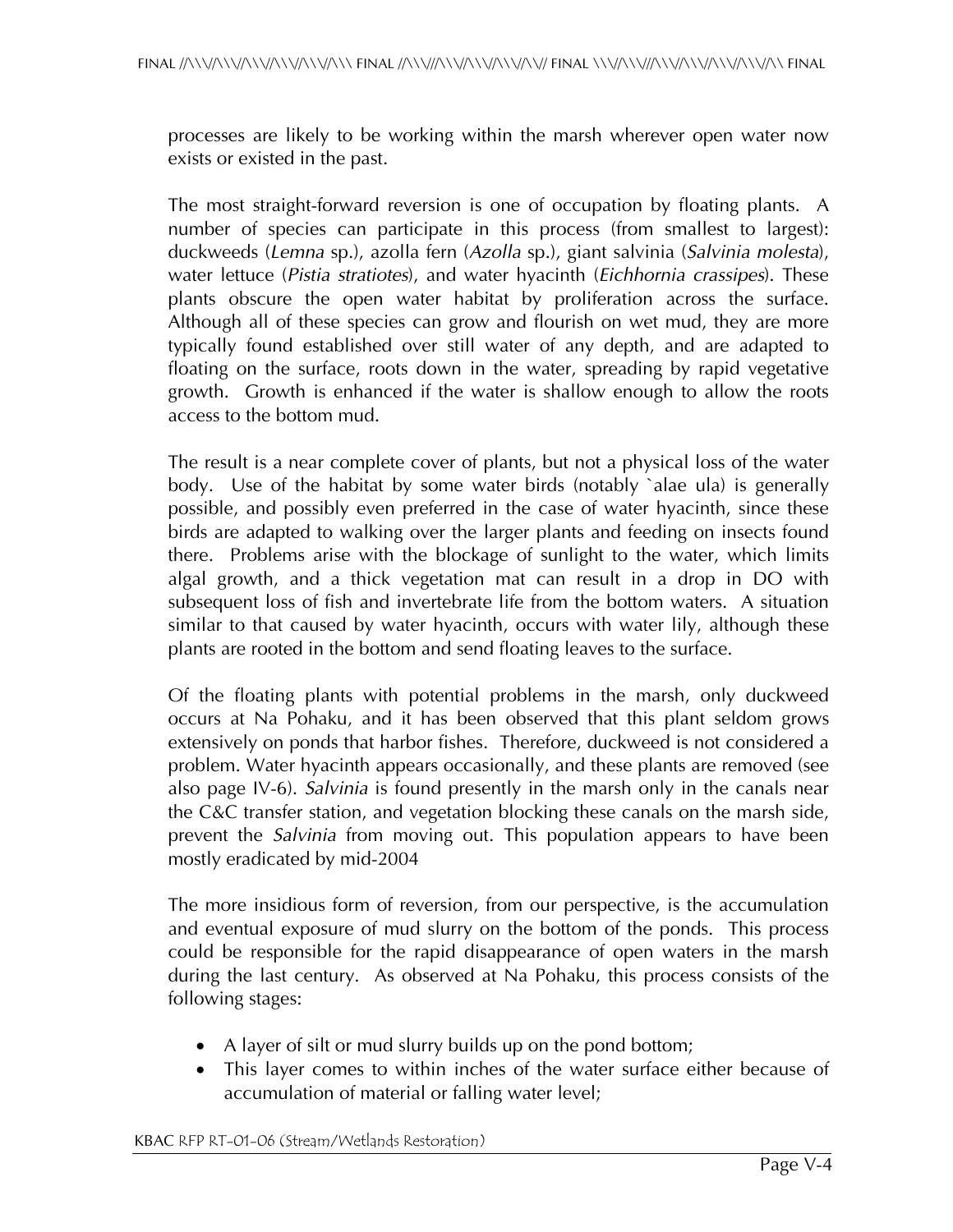- An algal coating forms on the mud surface, promoting consolidation of the surface, and results in the surface layer rising up in pieces;
- Once exposed, the mud surface dries slightly, becoming even more buoyant and forming a bed ideal for wind-drifted cattail seeds that then germinate over the surface;
- Cattail stems and roots proceed to bind the new mat together, forming a layer of increasing thickness.

Once the cattail stand is established, the natural return of the area to open water, in the absence of currents to move the initially weak mat around, is problematical. We have observed this process numerous times, and have confirmed that there is a separation between the upper, floating mat and the lower slurry layer. In other words, some slurry may be left behind, but the process involves formation of a distinct mat of lower average density than the slurry.

We can examine each of the steps outlined above in more detail in an attempt to understand the causes of the process. The origin of the mud slurry is unknown, in the sense that initial excavation of a pond results in a body of water several feet deep without obvious stratification. Over time, the slurry appears, either from settlement of particles suspended by the digging process or gravity flow and leveling of slurry from adjacent areas. Both processes are likely to be contributing. Prevention of gravity leveling with slurry from outside the project area was the primary reason for constructing a barrier trail around the outside perimeter of the ponds. How successful this will be is yet known. Barrier trails that are solid throughout most of the year can float up under extreme water level rises. There is some suspicion that continued excavation in other parts of a pond contributes to the slurry layer, presumably the result of the mechanical manipulation of the "solid" mat. That is, digging removes only a portion of the material, the remainder is returned to the pond in a form to fine to effectively capture with hand tools. By June of 2001, water level had dropped and all of Pond B became an exposed mud surface. Volunteers from the HFD removed nearly all of this mud by hand using buckets. The pond was not threatened thereafter with reversion, remaining open water all through 2002. However, the pond was nearly doubled in size by summer 2003. Nonetheless, the original area remained covered with water, while most new areas started to shoal by July 2003.

We have made casual observations that indicate the mud appearing on the surface has separated from the bottom. That is, in at least some cases, the mud floats as a layer or as isolated chunks, becoming exposed. Algal growth on the surface is apparent in many cases, and this growth could both bind the mud together and, by generating oxygen bubbles that are trapped in the filaments,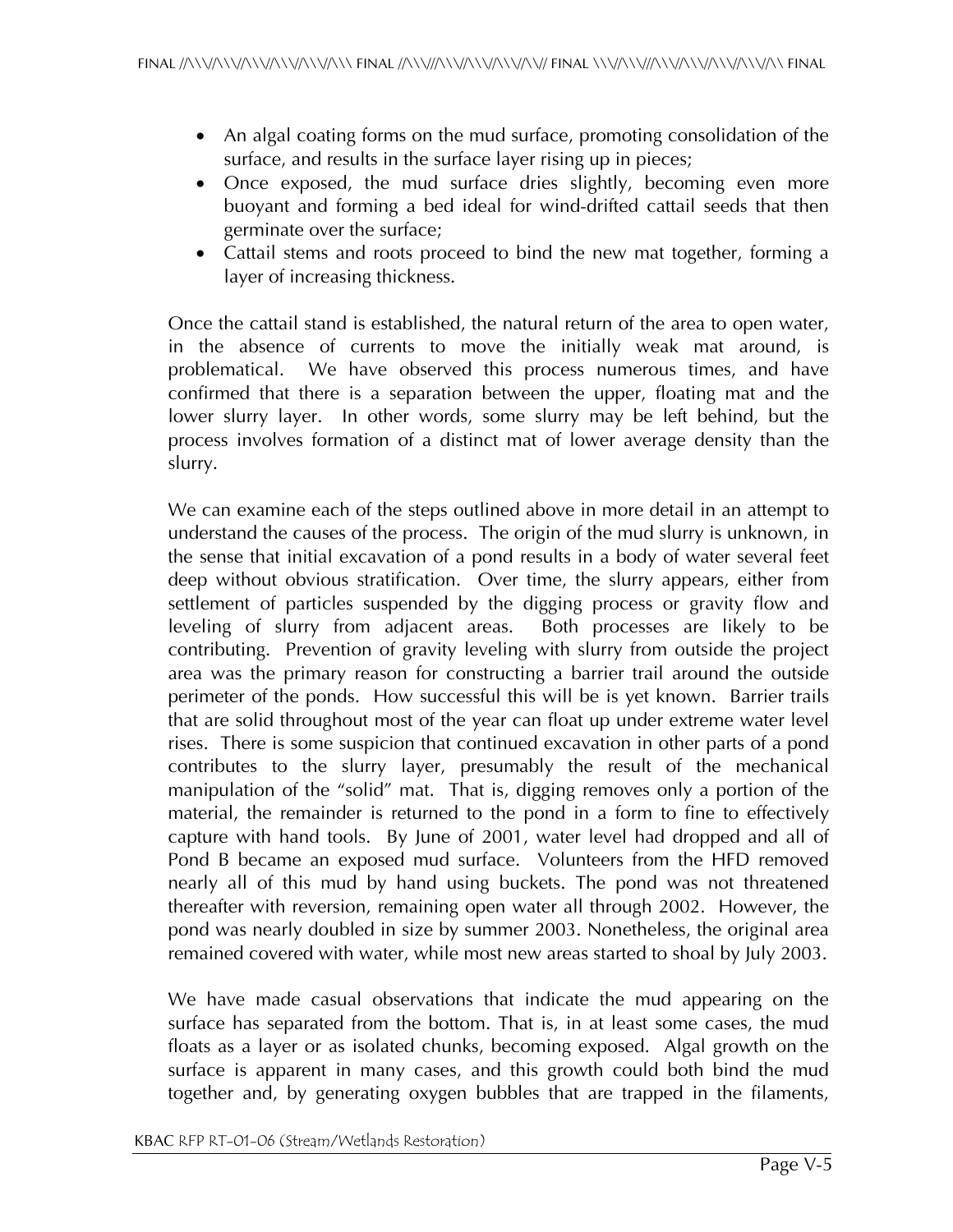contribute to the overall reduced average density. This phenomenon has been described elsewhere. However, the necessity of biological growth on the surface to floating up of the bottom is unclear. Further, the process of reversion will proceed through this step even where the mechanism of exposure is simply lowering of the water to the slurry surface.

Once bare mud is exposed, seeds of the cattail germinate. Our control of cattails (an exotic wetland plant) in the ponds is to minimize exposures of bare mud. Once exposed soil supports other species, cattail seedling germination is substantially reduced. Seedlings that establish on trails well above the water line are slow growing and easily weeded out. These observations suggest that cattail throughout Kawai Nui Marsh maintains itself largely through vegetative growth. Monotypic stands of cattail may represent fairly recent areas that formerly were open water and reverted through the sequence described here (see page V-4). As pioneer species, these stands will likely be overtaken by other species, notably the bulrush.

In the observed sequences of plants that have come to be prominent or dominate an area within the restoration boundary, success and later failure of the cattail stands out. As areas of mixed vegetation were cleared (usually by cutting or spraying) to facilitate digging of the ponds, cattail regrowth and establishment slowly came to dominate all of the areas beyond created ponds and active digging sites. Our disturbance of the area clearly favored cattails, and stands of these marked the area of clearing efforts. As each area has been converted to open water, islets and margins of vegetation, and elevated trails, cattails have become almost absent, especially as the last of buried rhizomes are dug up and removed. Seedlings still volunteer, but in small numbers. Areas on trail margins and pond islets are covered by native species introduced during the wetland enhancement process.

### LEVEE MITIGATION ISLET

When the U.S. Army Corps of Engineers constructed the flood control enhancements to the original Kailua levee in 1997 (as a modified Flood Control Project), it was determined that mitigation for the wetland loss resulting from expansion of the levee footprint would take the form of a series of islets, constructed of dredged spoil from the upper end of the Oneawa Channel silt basin. These were accommodated by extending the channel for a distance of approximately 330 m (1080 ft) along the inner face of the levee, and dividing the channel into three segments: 1) a "deep" channel of 1 - 2 m depth adjacent to the marsh and into which a shallow stream running the length of the levee drains, 2)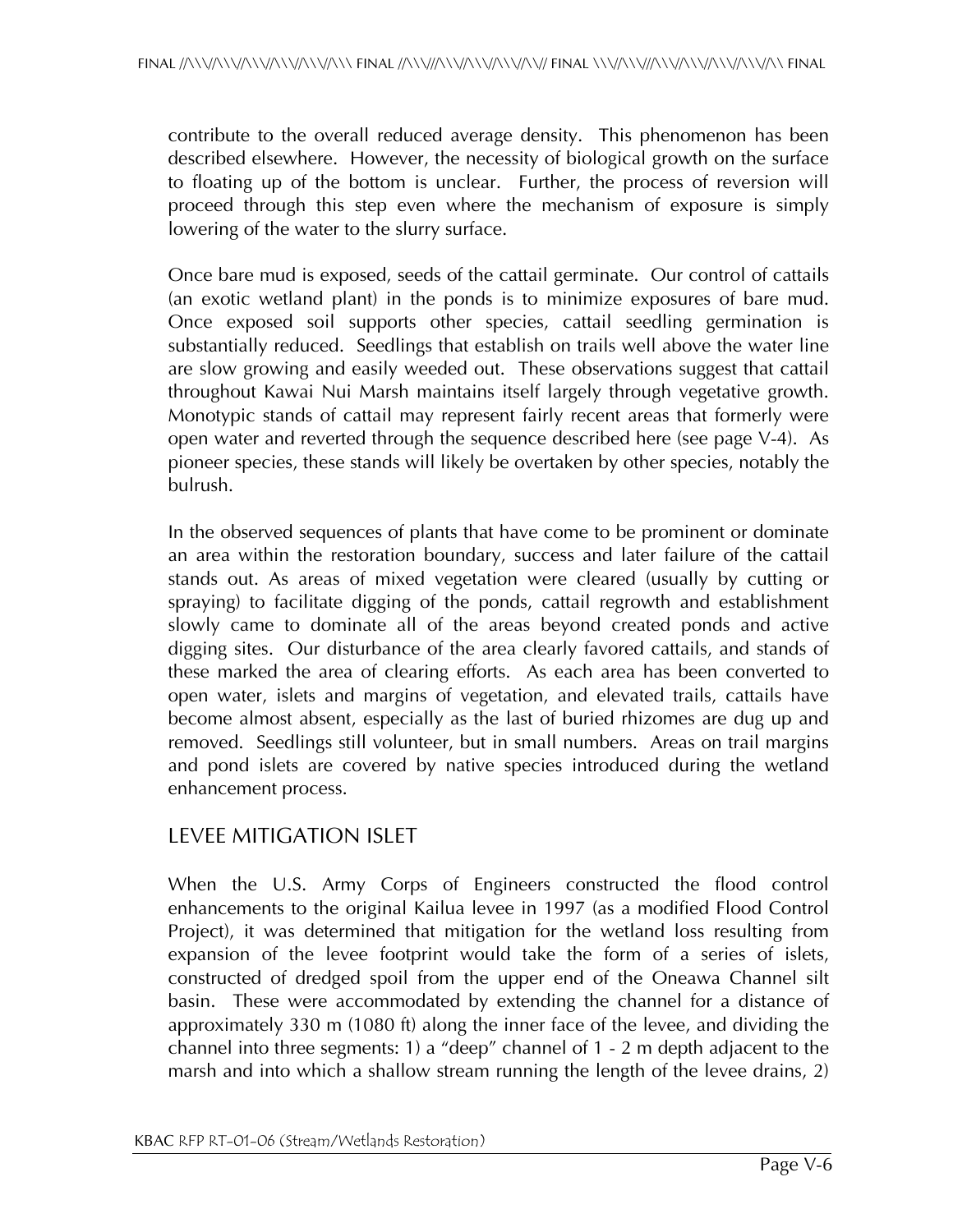a chain of some 6 low islets; and 3) a separating channel generally under 1 m depth that isolates the islets from the levee.

The islets themselves are of variable length and width (each about 12 to 15 m wide and 20 to 30 m long) and composition (mostly the muds, sands, and coral material dredged as the channel was created). It is unknown if any other material was brought in during their construction. The islets are flat and rise to just a little above high tide, some being flooding across the surface during extreme Spring tides. Because of the tidal nature of the Oneawa Channel, the margins of the islets are eroded by the daily tidal currents, producing a vertical or even undercut face within the tidal zone. Over a period of time after their construction, all of the islets came to be dominated by an alien wetland shrub known as Indian fleabane (*Pluchia indica*). Around the margins, salt-tolerant seashore paspalum (*Paspalum vaginatum*), a species that lines the banks of the Channel, formed a continuous ring around the islet shores. In a few casers, bulrush established on the banks, but this plant tends to grow slowly here, perhaps because the salinity is variable, and increases with depth.

As a result of perhaps several factors, use of the islets by waterbirds is minimal, despite their purpose being to mitigate for waterbird habitat loss by a construction project. Factors than can be cited are (the first two are from USACOE, 1998):

- 1) proximity to residential areas (actually, a high use area, the popular levee hiking/jogging trail);
- 2) lack of predator control;
- 3) surrounded by brackish water, characterized by salinity changes;
- 4) absence of open areas, either banks or mudflats;
- 5) configuration of straight and vertical shoreline;
- 6) minimal development of wetland vegetation.

WATERBIRD SURVEY — Use of the waterways around the islets is limited generally to ducks, and these are a mixture of domestic and mallard varieties. These ducks sometimes make it onto the islets, but the dense vegetation is not conducive to the birds spending any length of time there. And, this part of the levee is not without other species of waterbirds, despite the immediately obvious short-comings shared by the entire area with respect to the first two problem factors listed above and by the U.S. Army Corps (1998). The upper end of the Kawainui Channel extends along the entire makai face of the levee (see Figure II-1), separating the levee from a City & County neighborhood park and soccer field known as Kawainui Park (formerly called Kaha Park). The soccer field attracts Hawaiian stilt or *`ae`o* (*Himantopus mexicanus knudseni*) on many days when the park has minimal visitors. The Kawainui Channel is inhabitated by numerous ducks, Hawaiian gallinule or *`alae ula* (*Gallinula chloropus sandvicensis*), and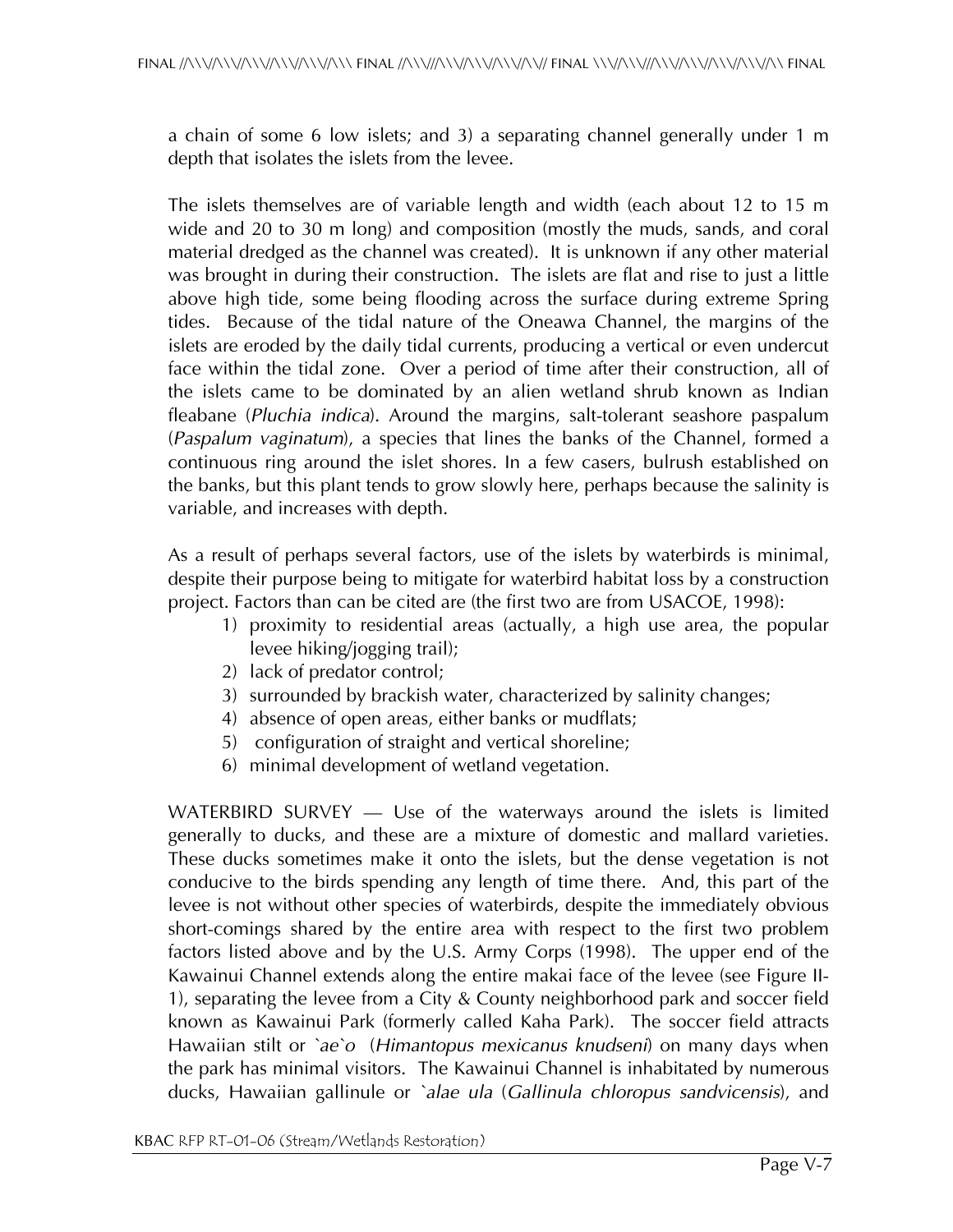Black-crowned Night Heron or *auku`u* (*Nycticorax nycticorax*). It would appear that the problem with the islets as bird habitat can only really be attributed to two factors: water quality (notably salinity) and configuration.

Having noticed that there appeared to be clear differences in the distribution of waterbirds on either side of the levee in the area of the mitigation islets, we initiated first a survey of water bird counts for two areas: 1) the upper end of Kawainui Channel, and 2) the upper end of Oneawa Channel encompassing the mitigation islets. The survey protocol was established<sup>25</sup>, and the effort turned over to Kelly, a wildlife sciences student at Windward Community College. The survey continued for over a year, but was in the end thwarted by unforeseen factors. First, delays in completing work on the islet meant that most of the survey work was pre-alteration. Then, for reasons unknown, the C&C stopped maintaining the makai (Kawai Nui Canal) side of the levy. Eventually a growth of weeds, mostly koa-haole, made conducting counts of waterbirds on this side of the levee impossible.

ISLET MODIFICATIONS — The most significant problems of the mitigation islets with regard to their non-use by waterbirds has to do with their elevation relative to sea level. The islets are, in fact fast lands and not wetlands. The dominant vegetation is Indian pluchea (*P. indica*), a non-native shrub that grows around the margins of wetlands. This plant is a serious pest in wetlands all over the tropics. Only on the very highest tides of the year does water partially flow onto the surface of the islets. Of course, were it not for the facts that the tide carves a vertical face into the shore and the pluchea forms a dense cover, the islets might still be attractive to some waterbirds as a safe nesting area. The domestic and mallard ducks of the area occasionally utilize the islets for this purpose, where access is possible.

Our approach to improving the one islet was to first remove the pluchea, and then lower the islet surface by digging out various areas. Excess sediment material was put onto mounds on the islet (to create a few more elevated areas) or spread off the northern shoreline to reduce the steepness at the shore. Digging was undertaken by volunteers using hand tools and resulted in several shallow channels cut into and across the islet, and at least one isolated pool. The bottom of the channels created still expose on low tides, but in some places, isolated pools are left behind. The channels fill on high tides, creating passageways for waterbirds across and into the islet. During all tide levels, the channels serve as gentle-sloping ramps for waterbirds. The islet areas between the channels

 $\overline{a}$  $^{25}$  The protocol consisted of walking along the levee from the vicinity of the ACOE monument to the second "turnaround" (a distance of some m) and back, counting all species of waterbirds observed on both sides of the levee.